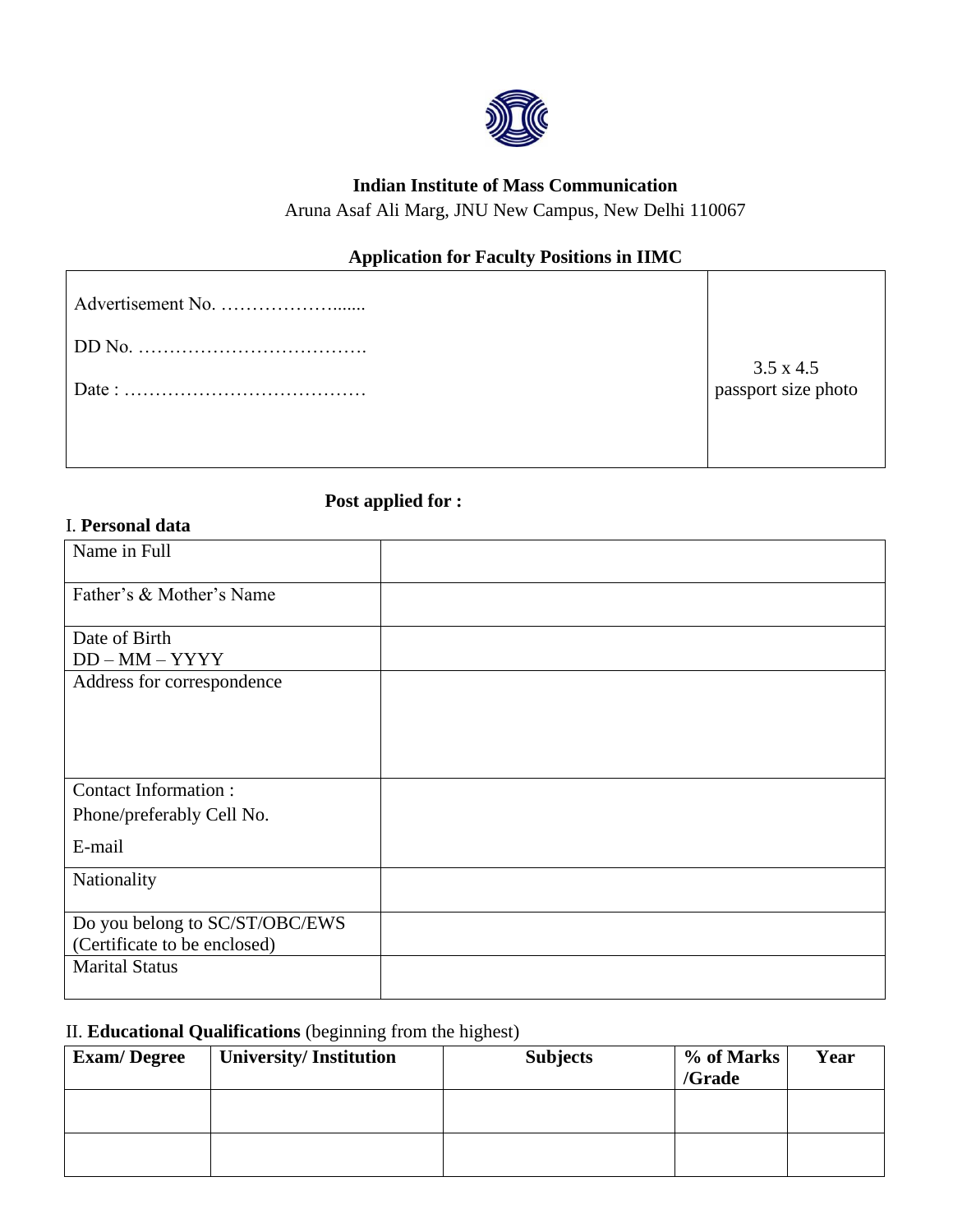#### III. **Research Degree(s):**

| <b>Degree</b> | <b>Title</b> | Date of Award   University |  |
|---------------|--------------|----------------------------|--|
| M. Phil       |              |                            |  |
| Ph. D         |              |                            |  |
| D. Litt       |              |                            |  |

## IV. **Details of NET/SLET or SET Qualifications (for Assistant Professors)**

| No. | <b>Particulars</b>                  | Year when qualified |
|-----|-------------------------------------|---------------------|
|     | National Eligibility Test (NET)     |                     |
|     |                                     |                     |
|     | <b>State Eligibility Test (SET)</b> |                     |
|     |                                     |                     |

### V. **Details of Research, Publications, and Consultancy activities.**

| No.              | Area of academic<br>activity                                   | <b>Particulars</b> | <b>Research Score</b><br>claimed*<br>$(wherever\ applicable)$ |
|------------------|----------------------------------------------------------------|--------------------|---------------------------------------------------------------|
| 1.               | Research Papers in peer<br>Reviewed or UGC listed<br>Journals. |                    |                                                               |
| 2.               | Publications (other than<br>research papers)                   |                    |                                                               |
| 3.               | <b>Creation of ICT Material</b>                                |                    |                                                               |
| $\overline{4}$ . | <b>Research Guidance</b>                                       |                    |                                                               |
| 5.               | Patents                                                        |                    |                                                               |
| 6.               | Lectures / Seminars /<br>Conferences                           |                    |                                                               |

**\*** *Please refer to Table 2 of Appendix II of UGC Notification of 18th July ,2018 'UGC Regulations on Minimum Qualifications for Appointment of Teachers and Other Academic Staff in Universities and Colleges and Measures for Maintenance of Standards in Higher Education, 2018'*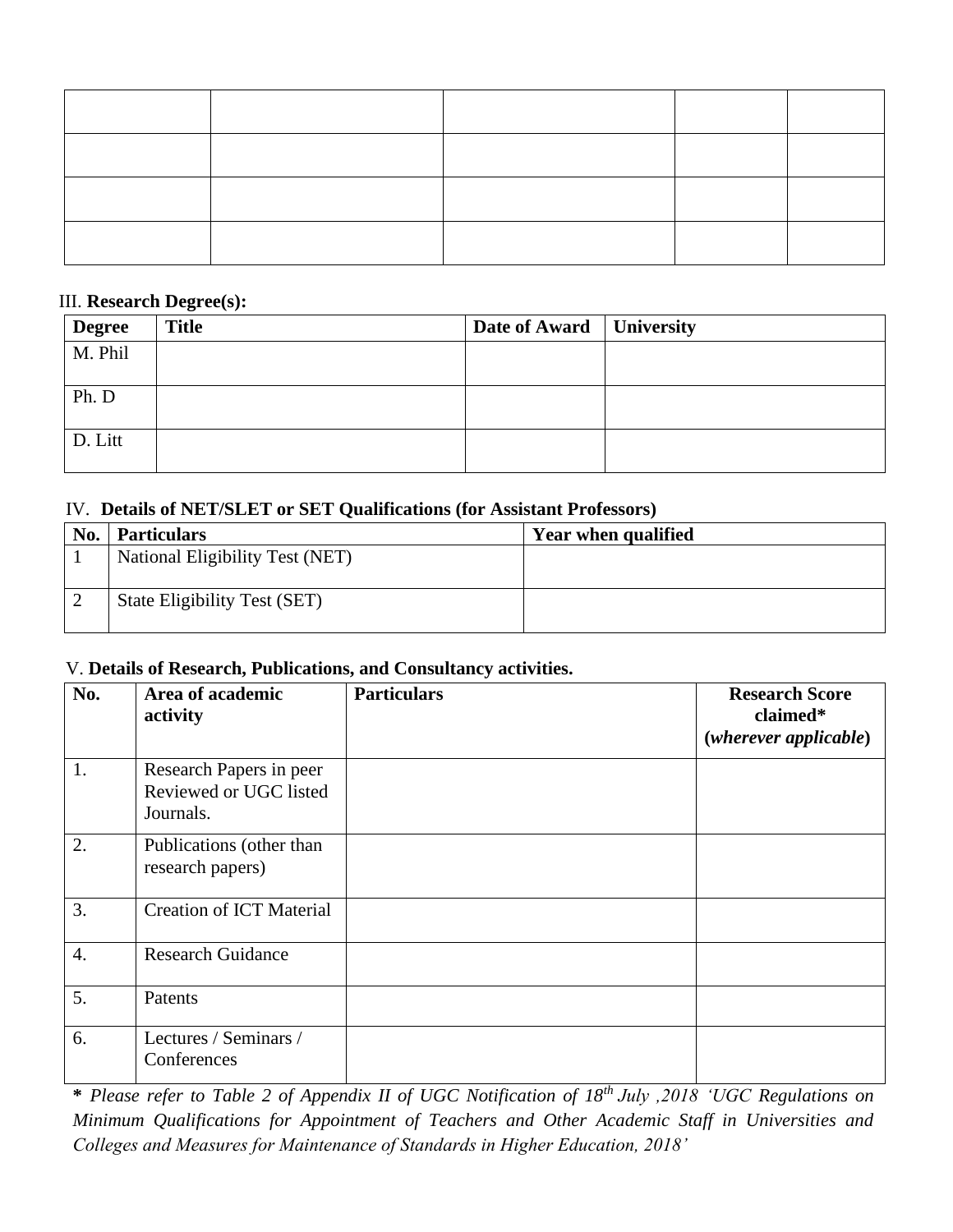### VI. **Work Experience**

| <b>Designation</b> | Organization | <b>Nature of Work</b> | Period |
|--------------------|--------------|-----------------------|--------|
|                    |              |                       |        |
|                    |              |                       |        |
|                    |              |                       |        |
|                    |              |                       |        |
|                    |              |                       |        |
|                    |              |                       |        |
|                    |              |                       |        |
|                    |              |                       |        |
|                    |              |                       |        |
|                    |              |                       |        |
|                    |              |                       |        |
|                    |              |                       |        |
|                    |              |                       |        |
|                    |              |                       |        |
|                    |              |                       |        |
|                    |              |                       |        |
|                    |              |                       |        |
|                    |              |                       |        |

### VII. **Present Employment**

| <b>Designation</b> | Organization | <b>Nature of Work</b> | Pay | <b>Emoluments</b> |
|--------------------|--------------|-----------------------|-----|-------------------|
|                    |              |                       |     |                   |
|                    |              |                       |     |                   |
|                    |              |                       |     |                   |

# VIII. **Any other information relevant to the candidate, e.g., significant achievements, award, etc.**

| <b>Particulars</b><br>$\sim$ 0 $\sim$ 0 | Year |
|-----------------------------------------|------|
|                                         |      |
|                                         |      |
|                                         |      |
|                                         |      |
|                                         |      |
|                                         |      |
|                                         |      |
|                                         |      |
|                                         |      |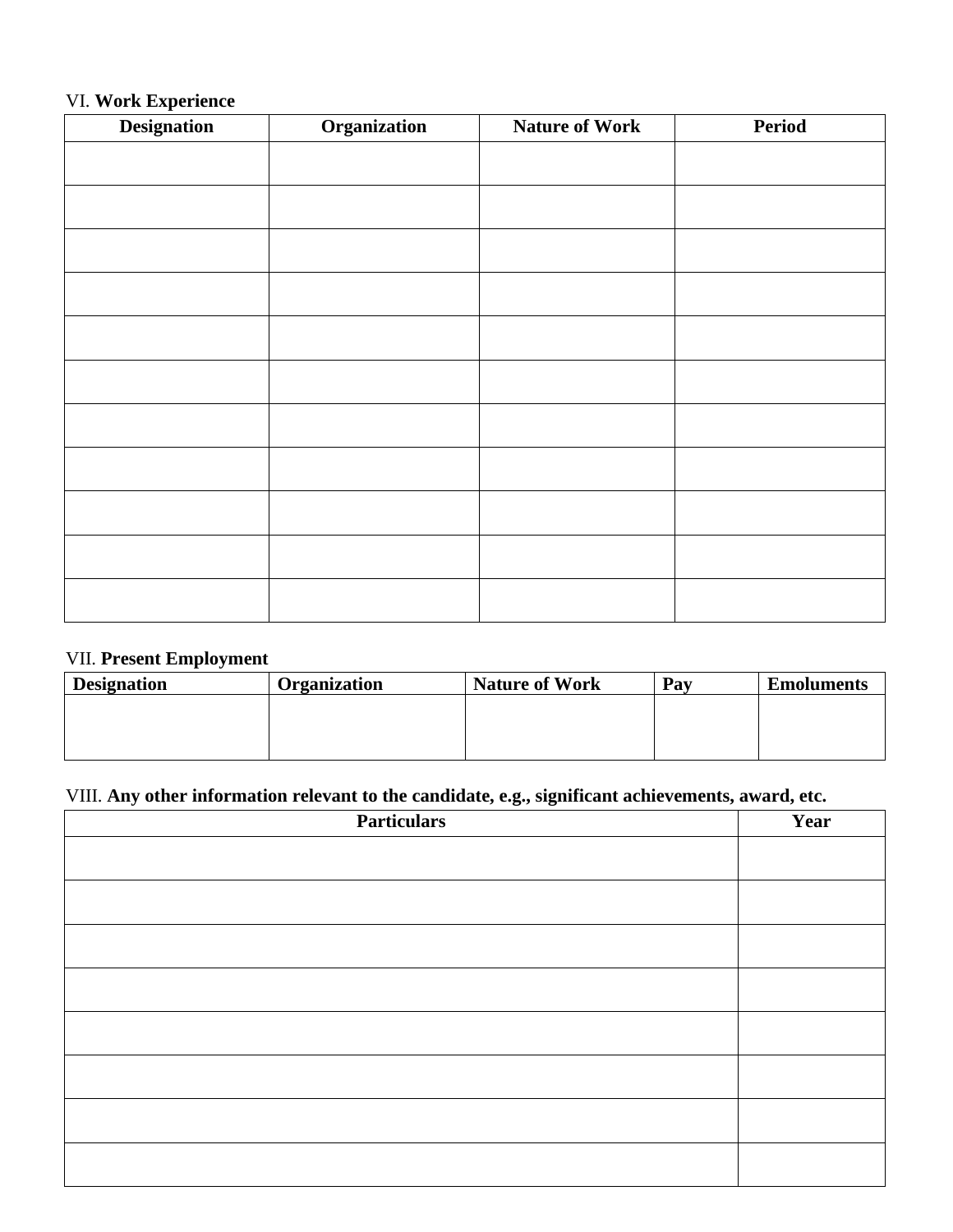| $\sim$ $\sim$ $\sim$ | the contract of the contract of the contract of the contract of the contract of | $\cdot$ |  |  |
|----------------------|---------------------------------------------------------------------------------|---------|--|--|
|                      |                                                                                 |         |  |  |
|                      |                                                                                 |         |  |  |
|                      |                                                                                 |         |  |  |
|                      |                                                                                 |         |  |  |
|                      |                                                                                 |         |  |  |
|                      |                                                                                 |         |  |  |
|                      |                                                                                 |         |  |  |

*(Please attach separate sheet, if necessary)*

#### IX. **References**

| Name and contact information | <b>Particulars of relationship</b> |
|------------------------------|------------------------------------|
|                              |                                    |
|                              |                                    |
|                              |                                    |
|                              |                                    |
|                              |                                    |
|                              |                                    |

(*References may be from present/past employer, professors/ teachers who have taught the applicant)*

I hereby declare that the information given in the application form is true and correct to the best of my knowledge and belief.

(Signature of Applicant)

Place : Date :